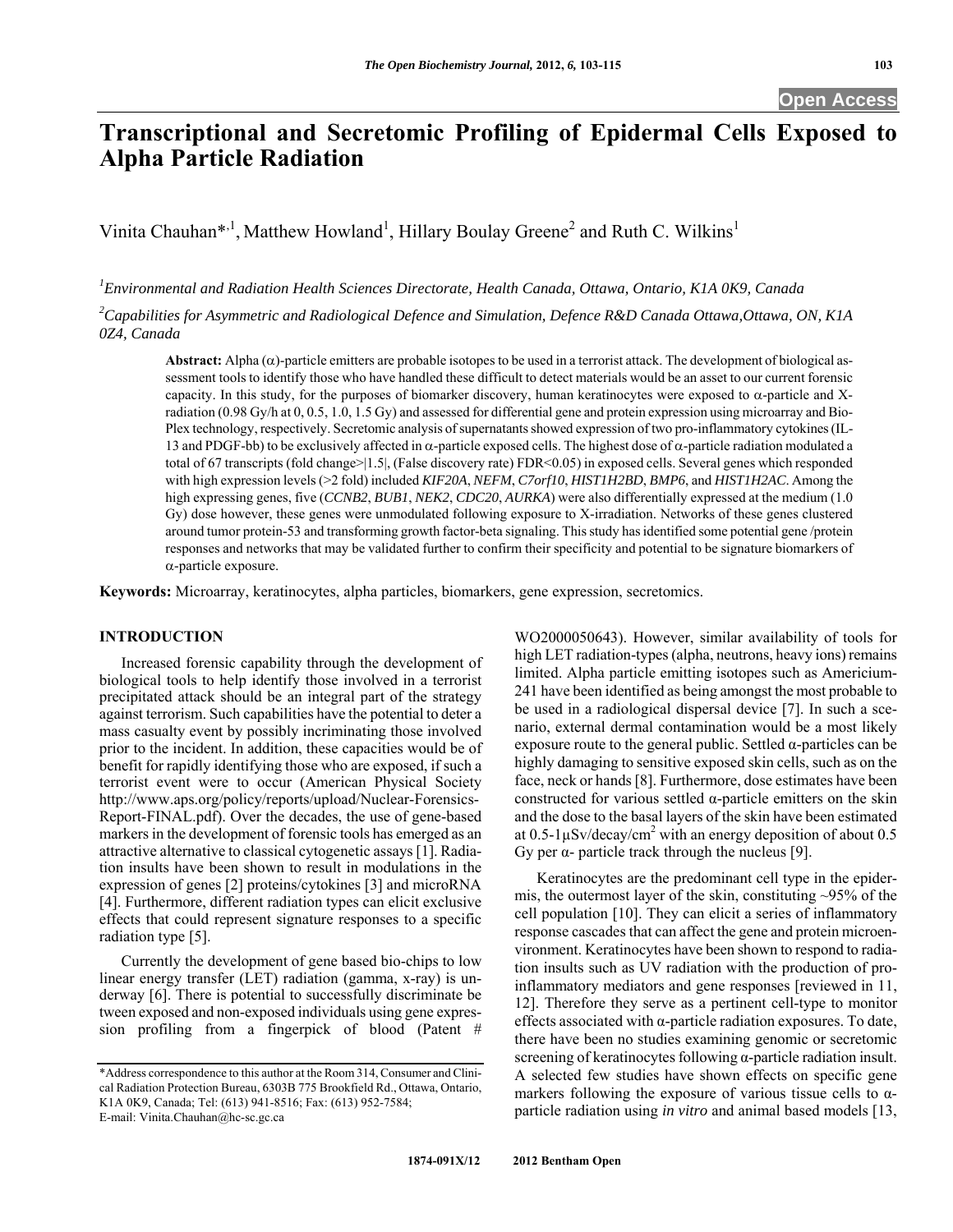and 14]. Previous work in our laboratory has identified a series of gene-based markers that are modulated by exposure of human lung cells and blood cells to  $\alpha$ -particles [15]. In terms of protein analysis, interleukin-8 (IL-8) has been shown to be affected by high-LET radiation [16]. Intracellular protein modulations were also observed in the lungs of rats exposed to radon gas (an  $\alpha$ -particle emitter) [17]. Previous studies in our lab have shown the modulation of pro-inflammatory cytokines in  $\alpha$ particle exposed lung derived cells and not in X-irradiated blood suggesting the potential for differential expression among radiation types [18].

 The aim of the present study was to identify gene/protein based biomarkers responding to low to moderate doses of αparticle radiation in a dose-dependent manner within the overarching goal of developing a forensic tool to identify individuals that have handled special nuclear materials or have had dermal exposure to  $\alpha$ -particle emitting isotopes. For this purpose, human-derived keratinocytes were exposed to α-particles and analyzed for differential changes in gene expression patterns and the secretion of a series of pro-inflammatory cytokines and growth factors.

#### **MATERIALS AND METHODS**

#### **Cell Exposure and Harvesting**

 Primary human derived keratinocytes (HEKn) obtained from the Invitrogen (ATCC, Manassas, VA, USA), were maintained in a humidified incubator at  $37^{\circ}$ C,  $5\%$  CO<sub>2</sub>,  $95\%$  air in 75  $\text{cm}^2$  flasks (T-75). The cells were grown in EpiLife media (Invitrogen) containing Human Epidermal Growth Supplements (Invitrogen) as per manufacturer's instructions. Cells were seeded onto 35 mm culture dishes containing 2 layers of 2.5 μm-thick mylar films at a density of 2.5 x  $10<sup>5</sup>$  cells with 5 ml of culture media and allowed to grow to 90% confluency over 3 days. Cells were then washed using Phosphate Buffered Saline (PBS) and an additional 5 ml of fresh media was added prior to α-particle radiation exposure. These exposures were performed at doses of 0 (control), 0.5, 1.0 or 1.5 Gy using americium  $(^{241}$ Am) electroplated discs with an activity level of 66.0 kBq  $\pm$ 3% (dose rate of  $0.98 \pm 0.01$  Gy/h, LET of 127.4 $\pm$ 0.4 keV/ $\mu$ m). The absorbed dose of  $\alpha$ -particle radiation to which the cells were exposed was calculated using the GEANT4 v.9.1 Monte Carlo toolkit [19]. For the  $\alpha$ -particle exposures, cells were cultured in thin mylar based plastic dishes (MD) (Chemplex Industries, Palm City, FL, USA), which allowed for penetration of α-particles. Cells destined for X-radiation at doses of 0 Gy to 1.5 Gy were exposed using the X-RAD 320 X-ray irradiation system at a low dose rate of  $0.98 \pm 0.05$  Gy/h, 120 keV (Precision X-ray, Inc., North Branford, CT, USA ). Following irradiation, cells were either washed and harvested 24 h after exposure in 350 μl RLT buffer (Qiagen Inc, Mississauga, ON), for transcriptional profiling or 200 μl of media was repeatedly sampled at 24, 48, 72 and 96 h for secretomic analysis. All samples were flash frozen and stored at -80°C until ready for use. For each exposure group and end point, a total of 5 independent experiments were conducted. Cell viability was assessed 96 h post-exposure *via* Trypan Blue (Bio-Rad) viability assay. After 96 h both the control and 1.5 Gy  $\alpha$ - and X-ray exposed cells remained ~90% viable (data not shown).

#### **Microarrays**

 Frozen cell lysates were pipetted onto a QIAshredder spin column, and total RNA was extracted using the RNeasy Mini kit according to the manufacturer's instructions (Qiagen Inc.). Additionally, Qiagen's On-Column RNase-free DNase was used to eliminate possible DNA contamination. The concentration and quality of the RNA sample isolation was determined through spectrophotometric means (optical density (OD) ratio of A260:A280), and using an Agilent 2100 Bioanalyzer, following the manufacturer's instructions. All RNA Integrity Numbers (RINs) were above 9.0. An input of 200 ng of total RNA was used for whole genome analysis following the Illumina(r) Whole Genome Expression Profiling Assay Guide (11317302 Rev. A). Samples were hybridized on Illumina human-12 v4 RNA BeadChips. BeadChips were imaged and quantified with the Illumina iScan scanner and data were processed with Illumina GenomeStudio v2010.2 software.

 The preprocessing includes three steps: background correction (performed in GenomeStudio software: www.illumina. com), quantile normalization [20] and log2 transformation of normalized data. The last two steps were performed in lumi R package [21]. LIMMA (linear models for microarray data) [22, 23] was used to identify differentially expressed gene signatures under different conditions. Briefly, it starts by fitting a linear model for each gene in the data, and then an empirical Bayes (EB) method is used to moderate the standard errors for estimating the moderated t-statistics/F-statistics for each gene, which shrinks the standard errors towards a common value. This test is similar to an ANOVA method for each gene except that the residual standard deviations are moderated across genes to ensure more stable inference for each gene. The moderated standard deviations are a compromise between the individual genewise standard deviations and an overall pooled standard deviation. The false discovery rate (FDR) was evaluated using the Benjamini and Hochberg multiple testing procedure [24].

## **Quantitative Real-time Polymerase Chain Reaction (qRT-PCR)**

 Selected genes identified by microarray analysis as displaying statistical significance, with fold changes of 1.5 or higher and for which primers were validated were further assessed by qRT-PCR. Total RNA (100 ng) isolated from cells were reverse transcribed into complementary DNA using the RT2 First Strand Kit (SABiosciences Corp., Frederick, Maryland, USA). Gene profiling was performed according to the manufacturer instructions using custom RT2-profiler PCR arrays (SABio-Sciences Corp.). Reactions were prepared in 96-well plates and performed on a spectrofluorometric thermal cycler (Biorad iCycler; Hercules, CA). The relative expression of each gene was determined by using the comparative threshold (Ct) method. Analysis of qRT-PCR expression profiles and statistical analysis of data were performed using the super array biosciences web portal for data analysis of their products.

 (SABiosciences http://www.sabiosciences.com/pcr/arrayanaly-sis.php).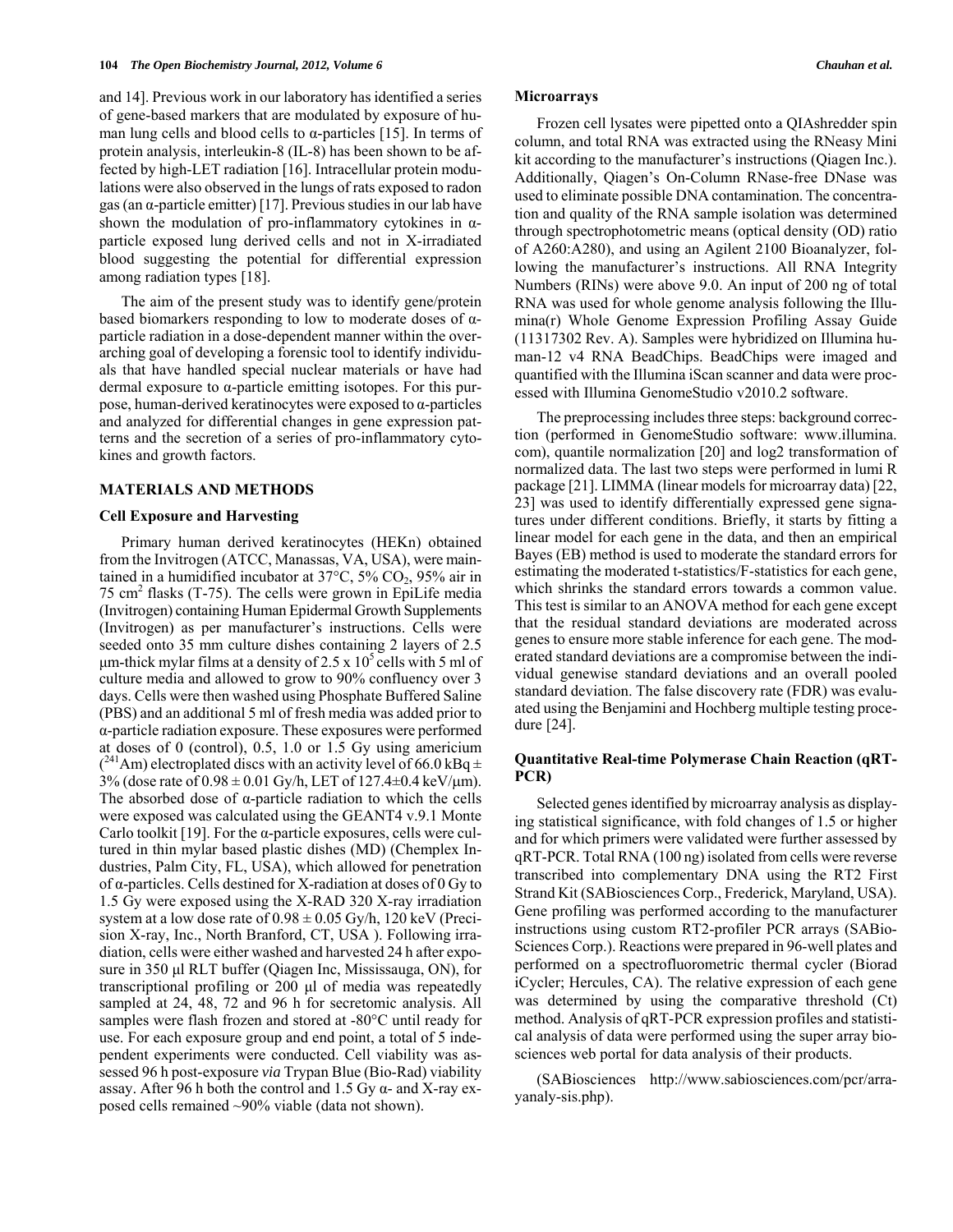#### **Bio-Plex Assay**

Supernatants from exposed  $(0.5, 1.0, \text{and } 1.5)$  Gy  $\alpha$ -particle and X-rays) and control samples were analyzed for secretion levels of 27 cytokines starting at 24 h post exposure until 96 hr. Cytokines examined included interleukin (IL)-1b, IL-1ra, IL-2, IL-4, IL-5, IL-6, IL-7, IL-8, IL-9, IL-10, IL-12, IL-13, IL-15, IL-17, eotaxin, fibroblast growth factor (FGF), Granulocyte-Colony Stimulating Factor (G-CSF), granulocyte/ macrophage colony-stimulating factor (GM-CSF), interferon-γ (IFN-γ), interferon gamma-induced protein 10 kDa (IP-10), monocyte chemotactic protein-1 (MCP-1), macrophage inflammatory protein (MIP)-1a, MIP-1b, platelet derived growth factor (PDGF)-bb, regulated upon activation, normal T-cell expressed, and secreted (RANTES), tumor necrosis factor-α (TNF- $\alpha$ ) and vascular endothelial growth factor (VEGF). Analysis was performed using a multiplex suspension array assay according to the manufacturer's instructions (Bio-Rad). Briefly, conjugated beads were allowed to react with a sample containing a known (standard) or unknown amount of cytokines for 30 min. Conjugated beads with bound target were then washed and incubated with biotinylated detection antibodies that were directed against specific cytokine epitopes. The resulting complexes were then incubated for a further 10 min with streptavidin-phycoerythrin and excess reagent was washed off and assessed for bound cytokine using a microtiter plate reader (Bio-Rad). The concentration of cytokines in supernatants was then assessed from the generated standard curves for each individual cytokine using Bio-Plex software (Bio-Rad). To mine for differentially expressed cytokines the approach of Kleynhans *et al*. [25] was employed. Briefly, for each radiation type and cytokine, a two-way ANOVA (TIME \*DOSE) linear mixed effects model was fit to take the repeated measures into account. Compound symmetry correlation structure was assumed, meaning for all samples the slopes of the lines regressing the dependent variable (intensity of cytokine) were the same over time. DOSE \* TIME were treated as a factorial design and used to generate the main effects (DOSE \* TIME) and their interaction (DOSE \* TIME). Repeated measures at different time-points were treated as random factors.

#### **Pathway Analysis**

 For the two gene lists (67-gene list and 5-gene list), the significance of predefined pathways, functions and network using Ingenuity Pathway Analysis software (IPA, version 11904312, http://www.ingenuity.com Core Analysis) was conducted. Functional analysis identified the biological functions and/or diseases that were significant to the given gene list. Molecules from the list that were associated with biological functions and/or diseases in the Ingenuity Knowledge Base were considered for the analysis. Right – tailed Fisher's exact test was used to calculate a p-value determining the probability that each biological function and/or disease assigned to that list was due to chance alone. Canonical pathway analysis identified the pathways from the IPA library that were significant to the gene list. Molecules from the gene list that were associated with a canonical pathway in the Ingenuity Knowledge Base were considered for the analysis. The significance of the association between the gene list and the canonical pathway was measured in two ways: 1) A ratio of the number of molecules from the gene list that map to the pathway divided by the total number of molecules that map to the canonical pathway is displayed. 2)

Fisher's exact test was used to calculate a p-value determining the probability that the association between the genes in the list and the canonical pathway is explained by chance alone. The functional analysis of a network identified the biological functions and/or diseases that were significant to the molecules in the network. A network is a graphical representation of the molecular relationships between molecules. Molecules are represented as nodes, and the biological relationship between two nodes is represented as an edge (line). All edges are supported by at least one reference from the literature, from a textbook, or from canonical information stored in the Ingenuity KnowledgeBase. The intensity of the node color indicates the degree of up (red) or down (green) regulation. Nodes are displayed using various shapes that represent the functional class of the gene product. Edges are displayed with various labels that describe the nature of the relationship between the nodes (e.g., P for phosphorylation, T for transcription).The network molecules associated with biological functions and/or diseases in the Ingenuity Knowledge Base were considered for the analysis. Similar to the functionality analysis a right-tailed Fisher's exact test was used to calculate a p-value determining the probability that each biological function and/or disease assigned to that network was due to chance alone.

## **RESULTS**

# **Differential Gene Expression Profiles and Pathway Analysis**

 To mine for differentially expressed genes, LIMMA (22, 23) was employed. In order to reduce the size of the gene lists and to identify more reliable radiation specific genes, significant genes identified by LIMMA (FDR≤0.05) were further filtered on a |1.5| fold change (FC) cut-off. Cells exposed to low dose-rate X-rays at all three doses tested (0.5, 1.0, 1.5 Gy) did not express differentially modulated transcripts that were shown to be statistically significant using Benjamini-Hochberg (BH) corrected p-values relative to the control treatment groups (data not shown). Using less stringent statistical methods, the X-ray treatment did result in changes in gene expression, however these transcripts warrant further validations using alternate methods in order to ensure the responses are robust.

On the contrary, keratinocytes exposed to α-particles showed modulated expression in a number of genes (Table **1**). At the lowest dose of α-particle radiation  $(0.5 \text{ Gy})$  no statistically significant genes were shown to be expressed however the medium dose (1.0 Gy) of radiation caused changes in expression of a total of 5 genes (*CDC20, CCNB2, AURKA, BUB1 and NEK2)* and all were shown to be upregulated relative to the control treatment group. These 5 genes were also observed to be expressed at the high dose of α-particle radiation (Fig. **1**). All 5 of these genes were shown to be upregulated with fold changes approximately in the range of 1.5 fold of the unirradiated control treatment group (Table **2**). Pathway analysis of these 5 differentially expressed genes showed that the top highlevel functional categories were in relation to DNA replication, recombination and repair, and tissue morphology (FDR≤0.05). Analysis of the low-level functions showed involvement in cell cycle regulation and mitotic repair (Table **3**). The top scoring network associated with these genes was centered around TP-53 signaling (Fig. **2**).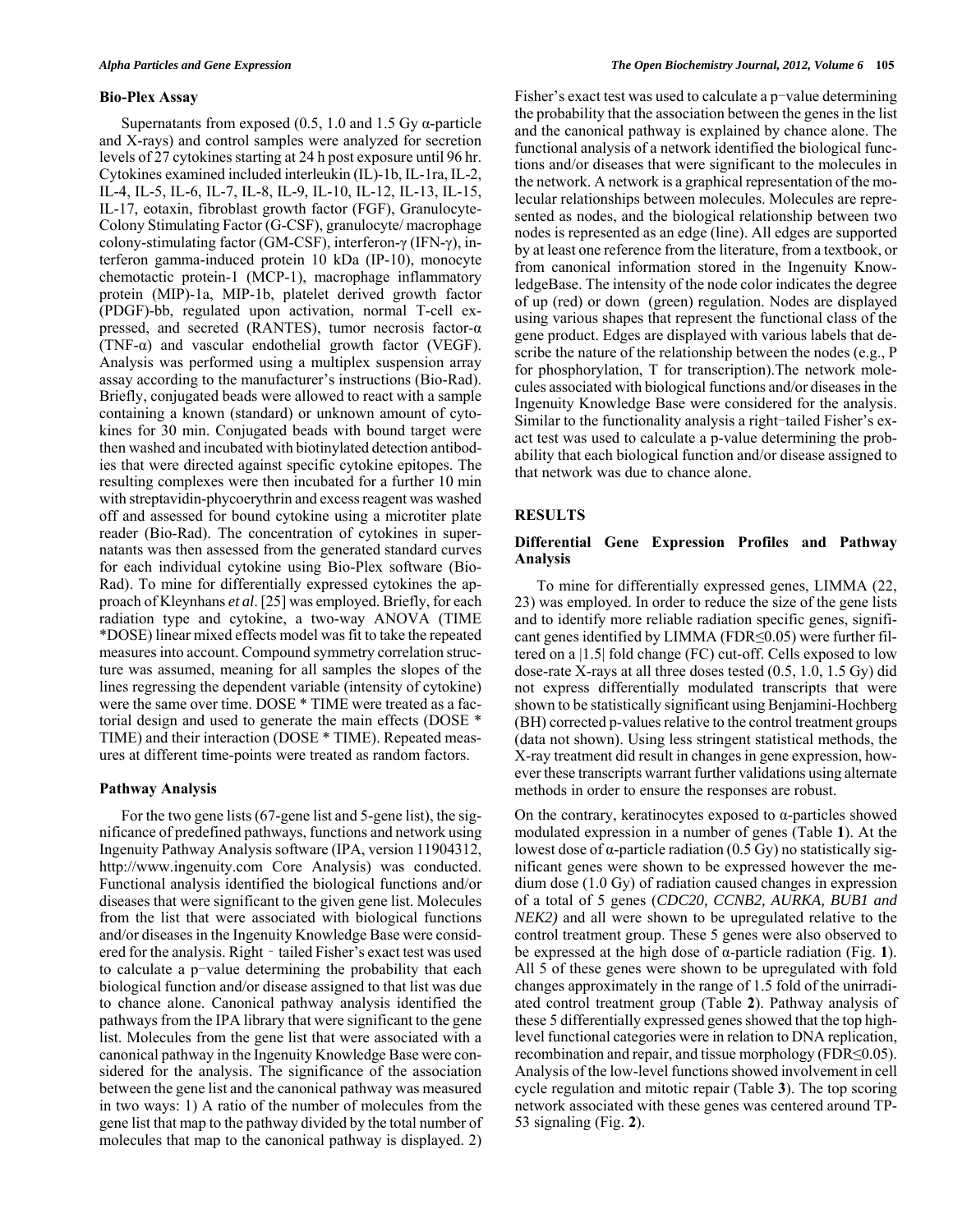| Table 1. | Number of Transcripts Differentially Modulated (BH $p \le 0.05$ FC > [1.5]) at Each Dose of Alpha Particle Radiation and Rela- |
|----------|--------------------------------------------------------------------------------------------------------------------------------|
|          | tive Regulation Patterns                                                                                                       |

|                              | $0.5 \mathrm{Gy}$ | $1.0 \text{ Gy}$ | 1.5 <sub>dy</sub> |
|------------------------------|-------------------|------------------|-------------------|
| Number of Transcripts        | $\bf{0}$          | 5                | 68                |
| Common Amongst Doses (%)     | N/A               | 5(100)           | 5(7)              |
| Exclusive $(%$               | N/A               | 0(0)             | 63(93)            |
| Up Regulated $(\% )$         | N/A               | 5(100)           | 51(75)            |
| Common Amongst Doses (%)     | N/A               | 5(100)           | 5(10)             |
| Exclusive $(%$               | N/A               | 0(0)             | 46(90)            |
| Down Regulated (%)           | N/A               | $\mathbf{0}$ (0) | 17(25)            |
| Common Amongst All Doses (%) | N/A               | 0(0)             | 0(0)              |
| Exclusive $(%$               | N/A               | 0(0)             | 17(100)           |



**Fig. (1).** Heat map showing microarray fold change expression values of the 5 genes which were found to be significant at the medium and high doses of radiation exposure using microarray technology. Red colouring signifies up-regulation based on an n=5 biological replicates.

| Table 2. Genes which were Statistically Significant (BH Corrected p Value < 0.05, $FC \ge 1.5$ ) at the 1.0 and 1.5 Gy Dose of a-radiation |
|--------------------------------------------------------------------------------------------------------------------------------------------|
| Sorted by Fold Change at the Highest Dose Level                                                                                            |

|                  |      | $1.0 \text{ Gy}$  | 1.5 <sub>dy</sub> |                   |  |  |
|------------------|------|-------------------|-------------------|-------------------|--|--|
| <b>Gene Name</b> | FC   | <b>BH</b> p-value | FC                | <b>BH</b> p-value |  |  |
| CDC20            | 1.55 | 0.01              | 1.76              | 0.00              |  |  |
| <b>CCNB2</b>     | 1.55 | 0.01              | 1.66              | 0.00              |  |  |
| <b>AURKA</b>     | 1.56 | 0.02              | 1.62              | 0.00              |  |  |
| <b>BUB1</b>      | 1.61 | 0.01              | 1.61              | 0.00              |  |  |
| NEK <sub>2</sub> | 1.50 | 0.01              | 1.43              | 0.01              |  |  |

 A total of 68 genes were identified that were differentially expressed at the high dose (1.5 Gy) (Table **4a**,**b**) of α-particle radiation when compared to control. Of these genes, 75% were upregulated and 25% were downregulated. Ninety three percent (93%) of the genes were exclusive to this dose of radiation and 7% of the total responding genes were also observed to be expressed at the medium (1.0 Gy) dose of radiation. The top expressing upregulated genes with fold changes greater than 1.8 fold were *KIF20A*, *NEFM*, *CSN3*, *C11orf75*, *SLC16A9*. Strongly repressed transcripts with FC≤-2 included *C7orf10,*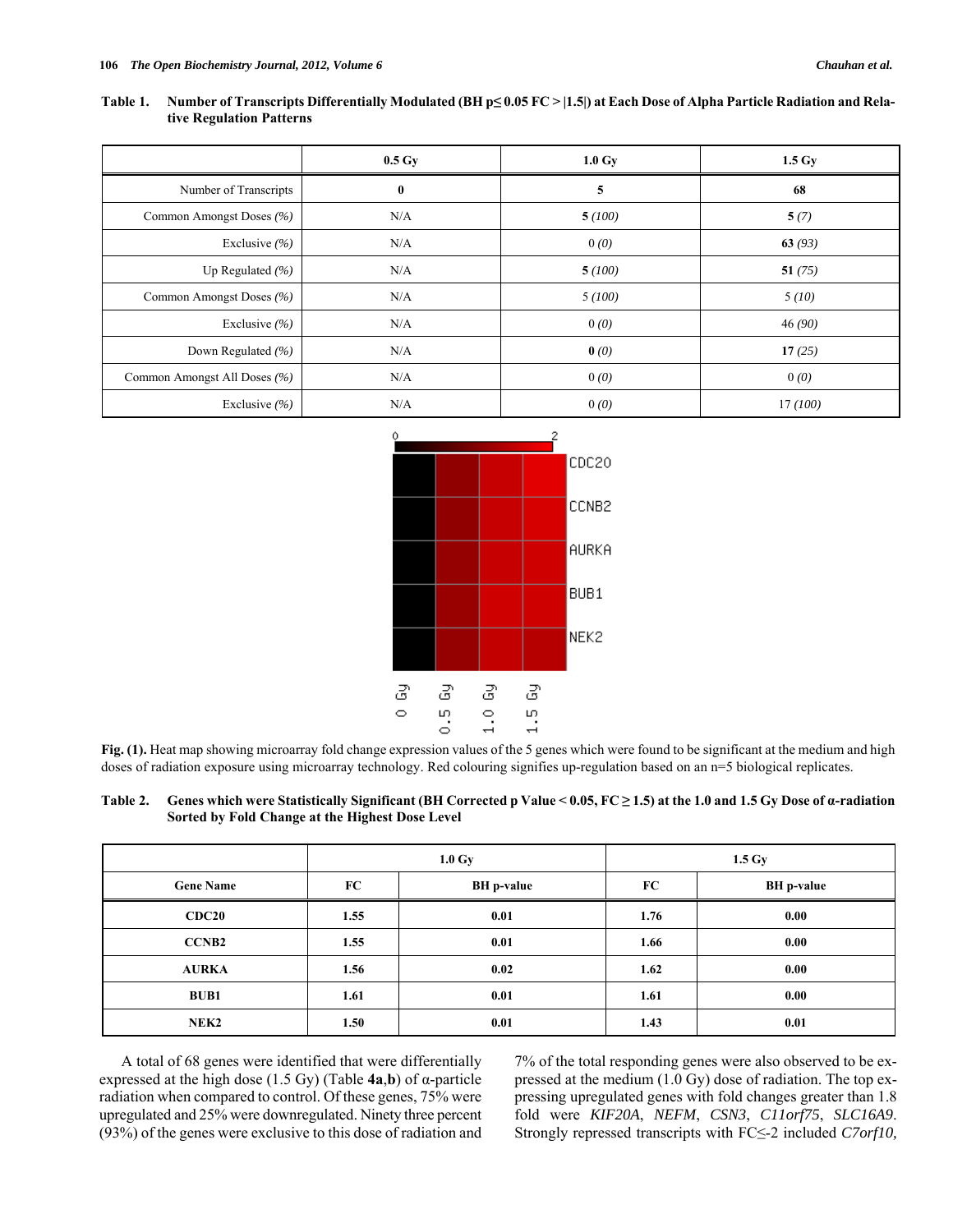## **Table 3. Biological Function Associated with Genes Found to be Dose-responsive to Alpha Particle Radiation in Keratinocytes**

| <b>Gene Name</b>  | <b>Function</b>                                 |
|-------------------|-------------------------------------------------|
| CDC <sub>20</sub> | Anaphase Promoting Complex (APC) activator      |
| CCNB <sub>2</sub> | Cell cycle / regulation                         |
| <b>AURKA</b>      | Protein kinase / mitotic process and regulation |
| BUB1              | Mitotic spindle checkpoint                      |
| NEK <sub>2</sub>  | Protein kinase / cell cycle                     |



© 2000-2012 Ingenuity Systems, Inc. All rights reserved.

**Fig. (2).** Network assembled from the 5 genes which were found to be significant at the medium and high doses. This network is shown to be clustered around TP-53 and TGFB signalling. Red represents upregulated genes.

*HIST1H2BD, BMP6* and *HIST1H2AC*. A detailed functional analysis of the high expressing genes using a pathway analysis tool indicated that the top canonical pathways associated with this gene set were mitotic roles of polo-like kinase, cyclins and cell cycle regulation, chromosomal replication, ATM signaling and p53 signaling (Table **5**). Nine genes were associated with these canonical pathways including *KIF23*, *CDC20*, *CCNB2*, *CCNB1*, *CCNA2*, *MCM6*, MCM2, *TP53INP1* and *BIRC5*. Two top scoring pathways were obtained for this gene set. The first network was centered on TP-53 (Fig. **3A**) signaling and the second top scoring network was clustered around ERK1 signaling (Fig. **3B**).

# **Validation of Altered Expression of Radiation-Inducible Genes**

 For a selected few genes, for which validated primers were available, the observed microarrays results were verified using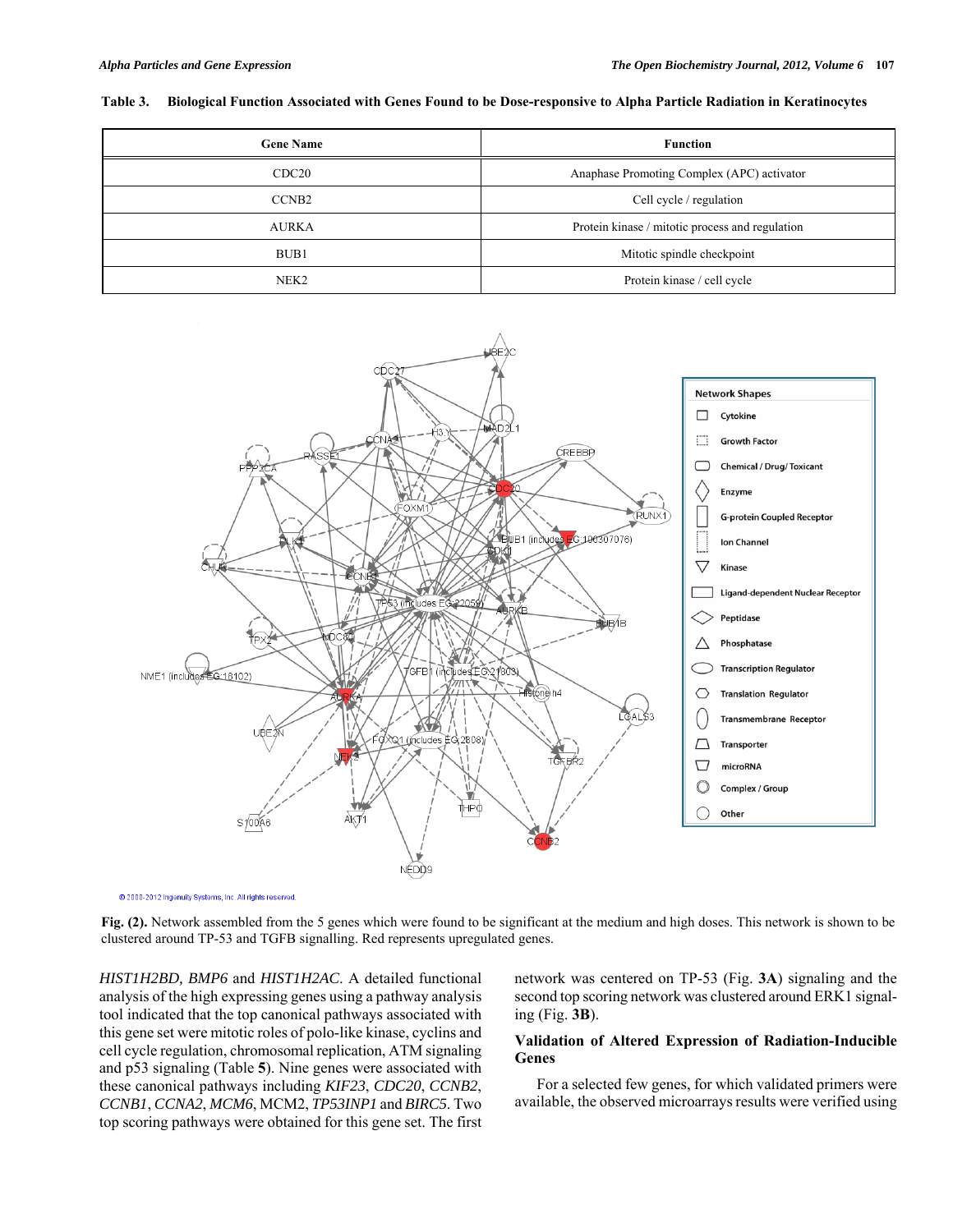**Table 4a. Up-regulated Genes which were Statistically Significant (BH Corrected p Value < 0.05, FC ≥ 1.5) at the 1.5 Gy Dose of α-Radiation Sorted by Fold Change at this Dose. Other Dose Levels are Shown for Comparison** 

|                                           |         | $0.5\;\mathrm{Gy}$ |            | 1 Gy              | 1.5 <sub>dy</sub> |                   |  |
|-------------------------------------------|---------|--------------------|------------|-------------------|-------------------|-------------------|--|
| <b>Gene Name</b>                          | FC      | <b>BH</b> P-value  | ${\bf FC}$ | <b>BH</b> P-value | FC                | <b>BH</b> P-value |  |
| KIF20A                                    | 1.16    | 1.00               | 1.57       | 0.24              | 2.08              | 0.00              |  |
| <b>NEFM</b>                               | 1.11    | 1.00               | 1.27       | 0.92              | 1.91              | 0.05              |  |
| CSN3                                      | $-1.02$ | 1.00               | 1.25       | 0.92              | 1.86              | 0.05              |  |
| C11orf75                                  | 1.05    | 1.00               | 1.33       | 0.81              | 1.82              | 0.01              |  |
| SLC16A9                                   | 1.10    | 1.00               | 1.37       | 0.54              | 1.81              | 0.00              |  |
| FAM83D                                    | 1.17    | 1.00               | 1.43       | 0.64              | 1.77              | 0.01              |  |
| CDC20                                     | 1.15    | 1.00               | 1.55       | $0.01\,$          | 1.76              | 0.00              |  |
| FUT4                                      | 1.34    | 1.00               | 1.50       | 0.43              | 1.74              | 0.01              |  |
| ${\rm LMNB1}$                             | $-1.07$ | 1.00               | 1.17       | 0.94              | 1.74              | 0.02              |  |
| SNORD96A                                  | 1.12    | $1.00\,$           | 1.26       | 0.89              | 1.73              | 0.03              |  |
| LOC646452                                 | 1.24    | 1.00               | 1.05       | 0.98              | 1.73              | 0.03              |  |
| CLDN11                                    | 1.12    | 1.00               | 1.20       | 0.92              | 1.72              | 0.03              |  |
| ${\bf A} {\bf U} {\bf R} {\bf K} {\bf B}$ | 1.16    | 1.00               | 1.45       | 0.23              | 1.69              | 0.00              |  |
| <b>MKI67</b>                              | 1.05    | 1.00               | 1.14       | 0.95              | 1.68              | 0.03              |  |
| CTNNAL1                                   | 1.14    | 1.00               | 1.30       | 0.78              | 1.68              | 0.01              |  |
| DLGAP5                                    | 1.09    | 1.00               | 1.52       | 0.32              | 1.68              | 0.02              |  |
| $CCNA2$                                   | 1.13    | 1.00               | 1.45       | 0.54              | 1.67              | $0.02\,$          |  |
| HIST1H4C                                  | 1.02    | 1.00               | 1.31       | 0.78              | 1.67              | 0.01              |  |
| SNORA32                                   | 1.61    | 0.53               | 1.27       | 0.84              | 1.67              | 0.02              |  |
| CCNB <sub>2</sub>                         | 1.14    | 1.00               | 1.55       | 0.01              | 1.66              | 0.00              |  |
| $\ensuremath{\mathsf{CENPA}}\xspace$      | 1.05    | 1.00               | 1.49       | 0.28              | 1.64              | 0.01              |  |
| FAM64A                                    | 1.13    | 1.00               | 1.37       | 0.30              | 1.63              | 0.00              |  |
| MCM <sub>6</sub>                          | 1.02    | 1.00               | 1.15       | 0.94              | 1.63              | 0.03              |  |
| PSRC1                                     | 1.13    | 1.00               | 1.38       | 0.30              | 1.62              | 0.00              |  |
| CCDC58                                    | 1.05    | $1.00\,$           | $1.36\,$   | $0.61\,$          | 1.62              | $0.01\,$          |  |
| <b>AURKA</b>                              | 1.17    | 1.00               | 1.56       | $0.02\,$          | 1.62              | 0.00              |  |
| MCM <sub>2</sub>                          | 1.08    | 1.00               | 1.24       | 0.88              | 1.62              | 0.03              |  |
| TAF5                                      | 1.20    | 1.00               | 1.35       | 0.70              | 1.61              | 0.03              |  |
| FBXO5                                     | 1.11    | 1.00               | 1.24       | 0.88              | 1.61              | 0.03              |  |
| BUB1                                      | 1.21    | 1.00               | 1.61       | 0.01              | 1.61              | 0.00              |  |
| BIRC5                                     | 1.11    | 1.00               | 1.44       | 0.28              | 1.61              | 0.01              |  |
| <b>NCAPG</b>                              | 1.25    | 1.00               | 1.40       | 0.58              | 1.60              | 0.02              |  |
| NRG1                                      | 1.11    | 1.00               | 1.13       | 0.92              | 1.59              | $0.01\,$          |  |
| CEP55                                     | 1.08    | 1.00               | 1.42       | 0.13              | 1.59              | 0.00              |  |
| KIF23                                     | 1.13    | 1.00               | 1.35       | 0.31              | 1.59              | 0.00              |  |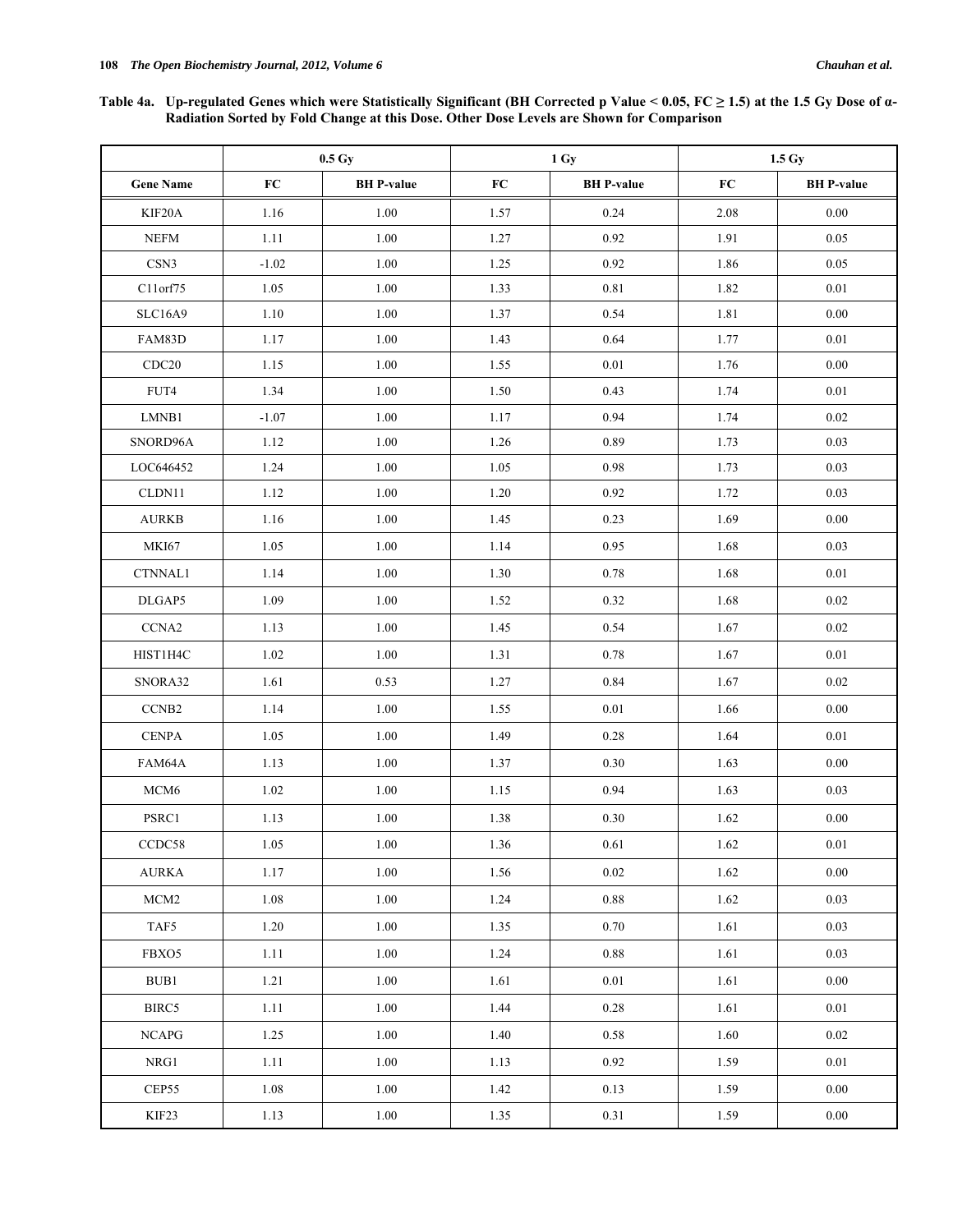| Table 4a. Contd |
|-----------------|
|                 |

|                       |      | $0.5\;\mathrm{Gy}$ |      | 1 Gy              | 1.5 Gy |                   |  |
|-----------------------|------|--------------------|------|-------------------|--------|-------------------|--|
| <b>Gene Name</b>      | FC   | <b>BH</b> P-value  | FC   | <b>BH</b> P-value | FC     | <b>BH</b> P-value |  |
| $\operatorname{ANLN}$ | 1.17 | 1.00               | 1.56 | 0.09              | 1.58   | $0.01\,$          |  |
| <b>SPARC</b>          | 1.08 | 1.00               | 1.19 | 0.91              | 1.58   | 0.03              |  |
| CDCA3                 | 1.18 | 1.00               | 1.36 | 0.69              | 1.57   | 0.04              |  |
| C16orf53              | 1.17 | $1.00\,$           | 1.22 | $0.81\,$          | 1.57   | $0.01\,$          |  |
| CDKN3                 | 1.08 | 1.00               | 1.46 | 0.16              | 1.56   | 0.01              |  |
| <b>HJURP</b>          | 1.08 | 1.00               | 1.44 | 0.30              | 1.56   | 0.02              |  |
| $\mbox{CCNF}$         | 1.07 | 1.00               | 1.38 | 0.55              | 1.54   | 0.02              |  |
| DLL1                  | 1.01 | 1.00               | 1.13 | 0.93              | 1.53   | 0.02              |  |
| SAP30                 | 1.11 | 1.00               | 1.23 | 0.86              | 1.53   | 0.03              |  |
| C13orf34              | 1.12 | 1.00               | 1.41 | 0.29              | 1.53   | 0.01              |  |
| SFRS10                | 1.18 | $1.00\,$           | 1.31 | 0.56              | 1.53   | 0.01              |  |
| ASPM                  | 1.17 | 1.00               | 1.33 | 0.53              | 1.53   | $0.01\,$          |  |
| CCNB1                 | 1.27 | 1.00               | 1.56 | 0.13              | 1.53   | 0.03              |  |
| HMGB2                 | 1.01 | 1.00               | 1.22 | 0.73              | 1.52   | 0.00              |  |
| IL7R                  | 1.09 | 1.00               | 1.20 | 0.88              | 1.50   | 0.04              |  |

## **Table 4b. Down-regulated Genes which were Statistically Significant (BH Corrected p Value < 0.05, FC ≥ 1.5) at the 1.5 Gy Dose of α-Radiation Sorted by Fold Change. Other Doses are Shown for Comparison**

|                     |         | $0.5\,\mathrm{Gy}$ |         | 1 Gy              | 1.5 <sub>dy</sub> |                   |  |
|---------------------|---------|--------------------|---------|-------------------|-------------------|-------------------|--|
| <b>Gene Name</b>    | FC      | <b>BH</b> P-value  | FC      | <b>BH</b> P-value | FC                | <b>BH</b> P-value |  |
| C7 <sub>orf10</sub> | 1.10    | 1.00               | $-1.27$ | 0.92              | $-2.37$           | 0.00              |  |
| HIST1H2BD           | $-1.06$ | 1.00               | $-1.42$ | 0.61              | $-2.03$           | 0.00              |  |
| BMP <sub>6</sub>    | $-1.10$ | 1.00               | $-1.37$ | 0.84              | $-2.01$           | 0.01              |  |
| HIST1H2AC           | $-1.06$ | 1.00               | $-1.29$ | 0.90              | $-2.01$           | 0.01              |  |
| <b>INPP5D</b>       | $-1.10$ | 1.00               | $-1.34$ | 0.86              | $-1.98$           | 0.01              |  |
| TRIM22              | $-1.09$ | 1.00               | $-1.49$ | 0.61              | $-1.83$           | 0.02              |  |
| LOC100128208        | $-1.14$ | 1.00               | $-1.01$ | 0.99              | $-1.83$           | 0.03              |  |
| <b>GSDMA</b>        | $-1.20$ | 1.00               | $-1.36$ | 0.62              | $-1.72$           | 0.01              |  |
| DAPK1               | $-1.08$ | 1.00               | $-1.28$ | 0.61              |                   | 0.00              |  |
| MEG3                | 1.11    | 1.00               | $-1.25$ | 0.89              | $-1.67$           | 0.03              |  |
| SPATA18             | 1.01    | 1.00               | $-1.20$ | 0.89              | $-1.66$           | 0.01              |  |
| FERMT1              | 1.02    | 1.00               | $-1.21$ | 0.85              | $-1.62$           | 0.01              |  |
| TP53INP1            | 1.01    | 1.00               | $-1.11$ | 0.94              | $-1.62$           | 0.01              |  |
| HES <sub>2</sub>    | $-1.04$ | 1.00               | $-1.20$ | 0.89              | $-1.62$           | 0.02              |  |
| DLGAP2              | $-1.59$ | 0.53               | $-1.33$ | 0.70              | $-1.61$           | 0.02              |  |
| APOBEC3C            | $-1.11$ | 1.00               | $-1.34$ | 0.70              | $-1.56$           | 0.04              |  |
| HIST1H2BK           | $-1.06$ | 1.00               | $-1.15$ | 0.92              | $-1.50$           | 0.02              |  |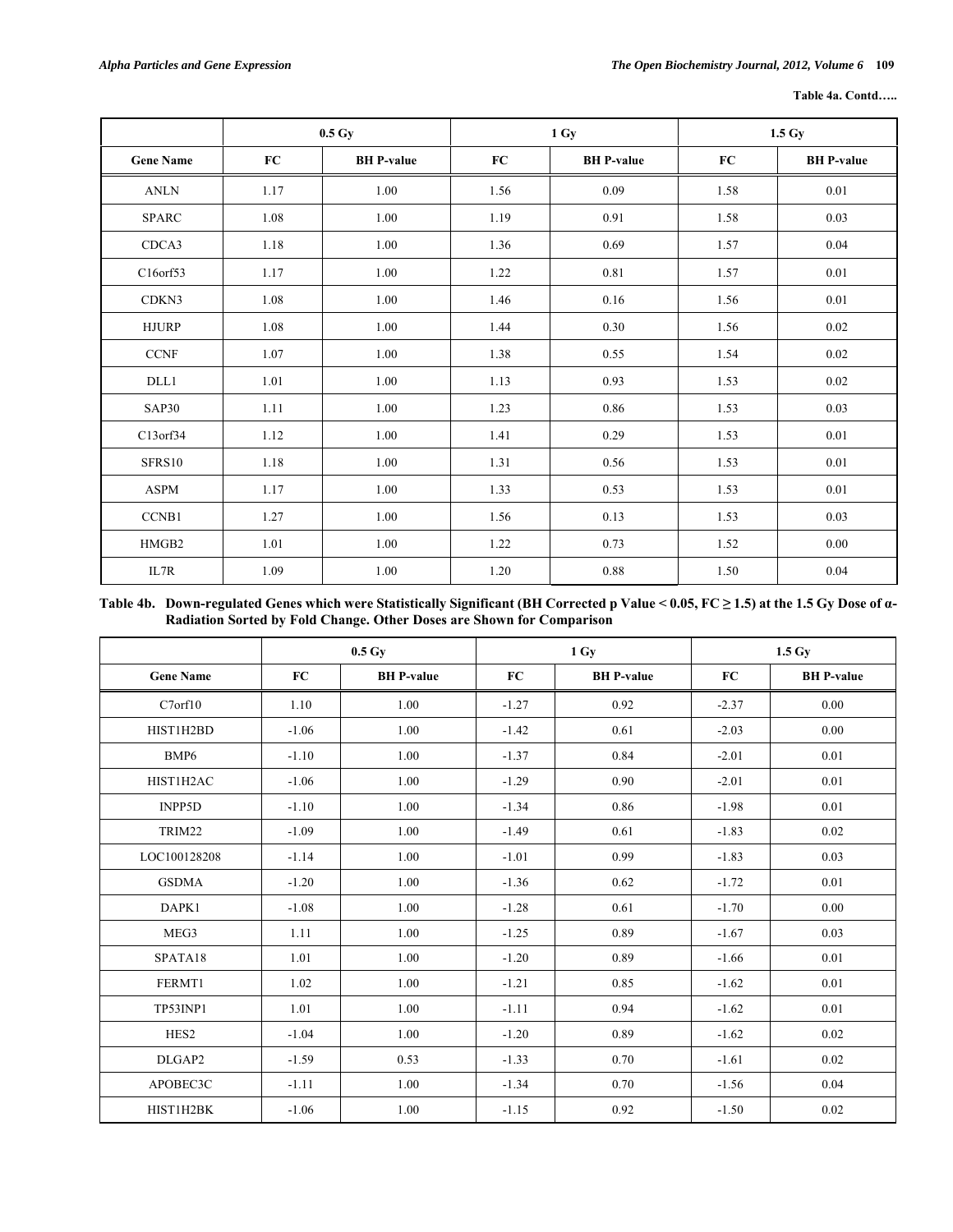**Table 5. Terms Associated with the High Dose-responsive Gene List as Determined Through the Ingenuity Pathway Analysis (IPA) Bioinformatic Tools. The "Ratio" Heading Represents How Many Genes were Differentially Expressed in a Canonical Pathway Divided by the Number of Genes in the Pathway. The "Molecules" Heading Shows which Genes are Differentially Expressed within the Pathway** 

| <b>Ingenuity Canonical Pathways</b>               | -log(p-value) | Ratio    | <b>Molecules</b>                     |
|---------------------------------------------------|---------------|----------|--------------------------------------|
| Mitotic Roles of Polo-Like Kinase                 | 4.26          | 6.15E-02 | KIF23,CDC20,CCNB2,CCNB1              |
| Cyclins and Cell Cycle Regulation                 | 2.62          | 3.37E-02 | CCNA2,CCNB2,CCNB1                    |
| Cell Cycle Control of Chromosomal Replication     | 2.43          | 6.67E-02 | MCM6,MCM2                            |
| Cell Cycle: G2/M DNA Damage Checkpoint Regulation | 2.02          | 4.08E-02 | <b>CCNB2.CCNB1</b>                   |
| ATM Signaling                                     | 1.88          | 3.7E-02  | CCNB <sub>2</sub> ,CCNB <sub>1</sub> |
| p53 Signaling                                     | 1.41          | 2.11E-02 | TP53INP1,BIRC5                       |



**Fig. (3). A**) Highest scoring network assembled from the genes responsive at the highest dose of radiation tested. This network was centered on ERK1 signalling. Red represents upregulated genes and green represents downregulated genes. **B**) Network assembled from the genes responsive at the high dose and clustered around TP-53 signalling. Red represents upregulated genes and green represents downregulated genes.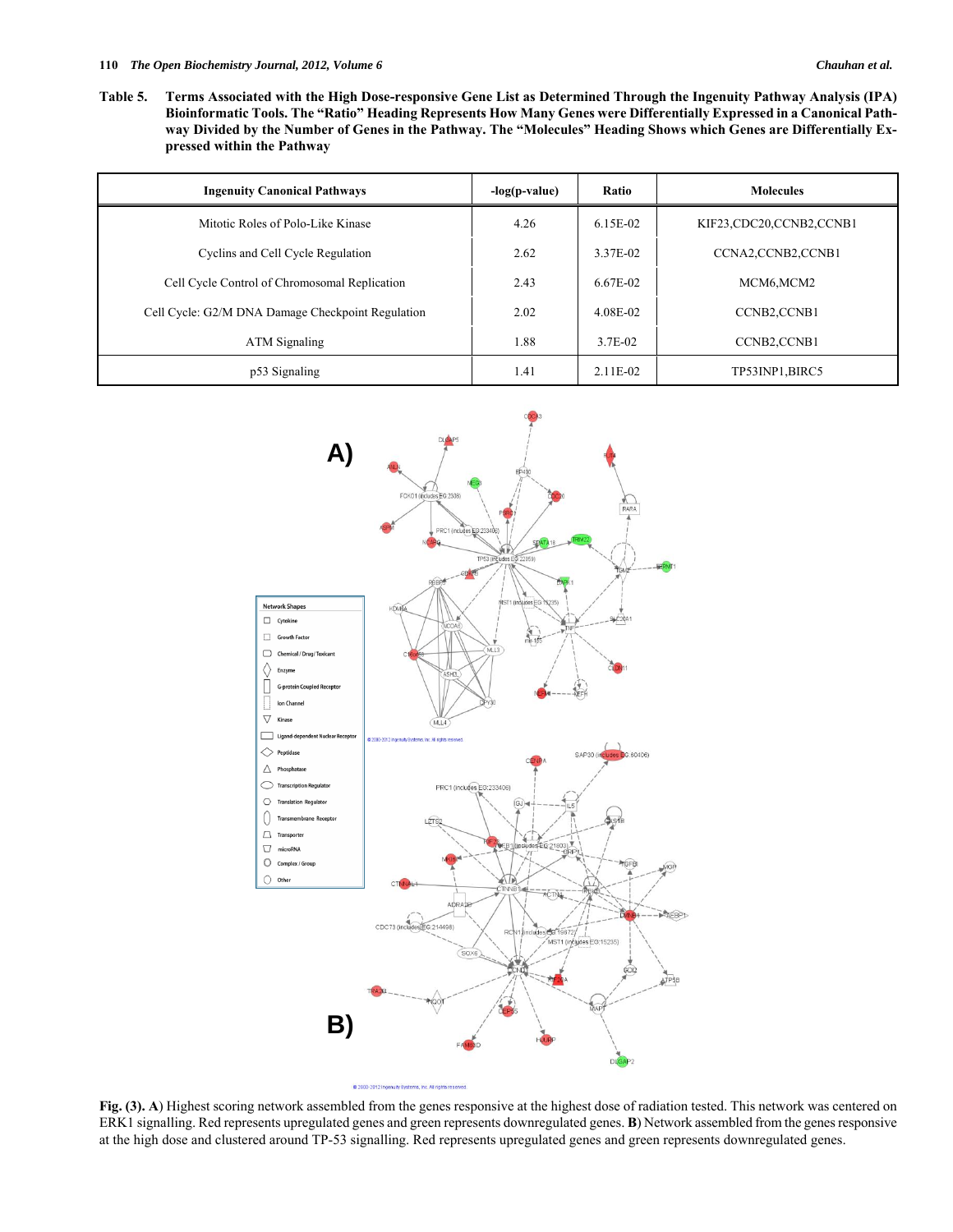|                   |                  |                            | 0.5 <sub>dy</sub> |               |             |               | $1.0 \text{ Gy}$ |               | 1.5 <sub>dy</sub> |               |         |               |
|-------------------|------------------|----------------------------|-------------------|---------------|-------------|---------------|------------------|---------------|-------------------|---------------|---------|---------------|
| Gene<br>Name      | MA<br>${\bf FC}$ | <b>BH</b><br>$P-$<br>value | qPCR FC           | $P-$<br>value | <b>MAFC</b> | BHP-<br>value | qPCR FC          | $P-$<br>value | <b>MAFC</b>       | BHP-<br>value | qPCR FC | $P-$<br>value |
| KIF20A            | 1.16             | 1.00                       | 1.38              | 0.31          | 1.57        | 0.24          | 1.77             | 0.05          | 2.08              | 0.00          | 2.63    | 0.00          |
| <b>NEFM</b>       | 1.11             | 1.00                       | $-1.24$           | 0.30          | 1.27        | 0.92          | 1.25             | 0.47          | 1.91              | 0.05          | 2.63    | 0.00          |
| <b>SLC16A9</b>    | 1.10             | 1.00                       | 1.27              | 0.23          | 1.37        | 0.54          | 1.44             | 0.17          | 1.81              | 0.00          | 2.75    | 0.01          |
| CDC <sub>20</sub> | 1.15             | 1.00                       | 1.24              | 0.26          | 1.55        | 0.01          | 1.77             | 0.00          | 1.76              | 0.00          | 2.06    | 0.01          |
| LMNB1             | $-1.07$          | 1.00                       | 1.34              | 0.47          | 1.17        | 0.94          | 1.61             | 0.23          | 1.74              | 0.02          | 2.90    | 0.00          |
| CCNB <sub>2</sub> | 1.14             | 1.00                       | $-1.13$           | 0.57          | 1.55        | 0.01          | 1.24             | 0.16          | 1.66              | $0.00\,$      | 1.52    | 0.02          |
| <b>CENPA</b>      | 1.05             | 1.00                       | $-1.09$           | 0.62          | 1.49        | 0.28          | 1.20             | 0.28          | 1.64              | 0.01          | 1.78    | 0.03          |
| <b>AURKA</b>      | 1.17             | 1.00                       | 1.11              | 0.58          | 1.56        | 0.02          | 1.73             | 0.22          | 1.62              | 0.00          | 1.74    | 0.02          |
| BUB1              | 1.21             | 1.00                       | $-1.01$           | 0.84          | 1.61        | 0.01          | 1.10             | 0.63          | 1.61              | 0.00          | 1.47    | 0.02          |
| HMGB2             | 1.01             | 1.00                       | 1.13              | 0.46          | 1.22        | 0.73          | 1.40             | 0.10          | 1.52              | 0.00          | 1.79    | 0.05          |
| C7orf10           | 1.10             | 1.00                       | 1.24              | 0.28          | $-1.27$     | 0.92          | $-1.16$          | 0.41          | $-2.37$           | 0.00          | $-1.26$ | 0.21          |
| BMP <sub>6</sub>  | $-1.10$          | 1.00                       | $-1.16$           | 0.70          | $-1.37$     | 0.84          | $-1.62$          | 0.09          | $-2.01$           | 0.01          | $-5.13$ | 0.00          |
| INPP5D            | $-1.10$          | 1.00                       | $-1.16$           | 0.68          | $-1.34$     | 0.86          | $-1.56$          | 0.15          | $-1.98$           | 0.01          | $-3.04$ | 0.00          |
| DAPK1             | $-1.08$          | 1.00                       | 1.14              | 0.47          | $-1.28$     | 0.61          | $-1.64$          | 0.00          | $-1.70$           | 0.00          | $-3.92$ | 0.00          |
| MEG3              | 1.11             | 1.00                       | 1.28              | 0.30          | $-1.25$     | 0.89          | $-1.50$          | 0.07          | $-1.67$           | 0.03          | $-2.55$ | $0.00\,$      |
| SPATA18           | 1.01             | 1.00                       | 1.08              | 0.58          | $-1.20$     | 0.89          | $-1.16$          | 0.49          | $-1.66$           | 0.01          | $-1.80$ | 0.01          |
| FERMT1            | 1.02             | 1.00                       | 1.15              | 0.54          | $-1.21$     | 0.85          | $-1.23$          | 0.19          | $-1.62$           | 0.01          | $-2.20$ | 0.00          |
| TP53INP1          | 1.01             | 1.00                       | 1.13              | 0.50          | $-1.11$     | 0.94          | $-1.32$          | 0.16          | $-1.62$           | 0.01          | $-2.23$ | 0.00          |
| NEK <sub>2</sub>  | 1.17             | 1.00                       | $-1.06$           | 0.70          | 1.50        | 0.01          | 1.21             | 0.16          | 1.43              | 0.01          | 1.46    | 0.00          |
| GDF15             | $-1.19$          | 1.00                       | $-1.17$           | 0.76          | $-1.49$     | 0.93          | $-1.77$          | 0.14          | $-2.19$           | 0.27          | $-3.12$ | 0.01          |

**Table 6. qRT-PCR Validation of High Expressing Significant Genes Using Microarray Analysis. MA=microarray, FC=fold Change, B-H=Benjamini-Hochberg Corrected p-value** 

qRT-PCR. As shown in Table **6**, all genes that exhibited a significant response at the high dose (1.5 Gy) of  $\alpha$ -particle radiation 24 h post-exposure using microarray analysis were also observed to exhibit a similar trend using qRT-PCR. A comparable pattern of expression was also observed at the low dose (0.5 Gy) using the two methodologies. At the medium dose, although the fold changes were similar, the significance level did not always correspond. The five genes *CDC20, CCNB2, AURKA, BUB1* and *NEK2* that were shown to be significantly modulated at both the medium and high dose of radiation using microarray technology did express similar fold changes using qRT-PCR. However, these genes were not shown to be statistically significant with the exception of *CDC20*. Overall, these results suggest a comparable response between the two technologies, particularly at the high dose level.

## **Bio-Plex Analysis**

Supernatants from cells exposed to  $\alpha$ -particle radiation and X-rays were assessed for the relative expression of 27 secreted cytokines over a time-course of 96 h. Analysis using two-way ANOVA (TIME\*DOSE) revealed dose main effects  $(p<0.05)$ at each of the doses. Cytokines that were shown to be statistically significant at all three doses of  $\alpha$ -particle radiation were plotted (PDGF-bb, IL-13 and RANTES) over the time-course of the experiment (Fig. **4**). A similar analysis conducted for Xirradiated cells also revealed dose main effects  $(p<0.05)$ . The expression of 6 cytokines (IP-10, IL-12, IL-10, RANTES, IL-5 and MIP-1a) was observed to be modulated for all three doses (Fig. **5**). For both radiation types, the DOSE \*TIME interaction did not reveal statistical significance at all interactions, however a clear biological trend was observed across the doses and time-points (Table **7**).

# **DISCUSSION**

 As the malicious use of radiation remains a concern, action plans which include forensic tools to potentially prevent and identify the perpetrators would be of benefit. Therefore, re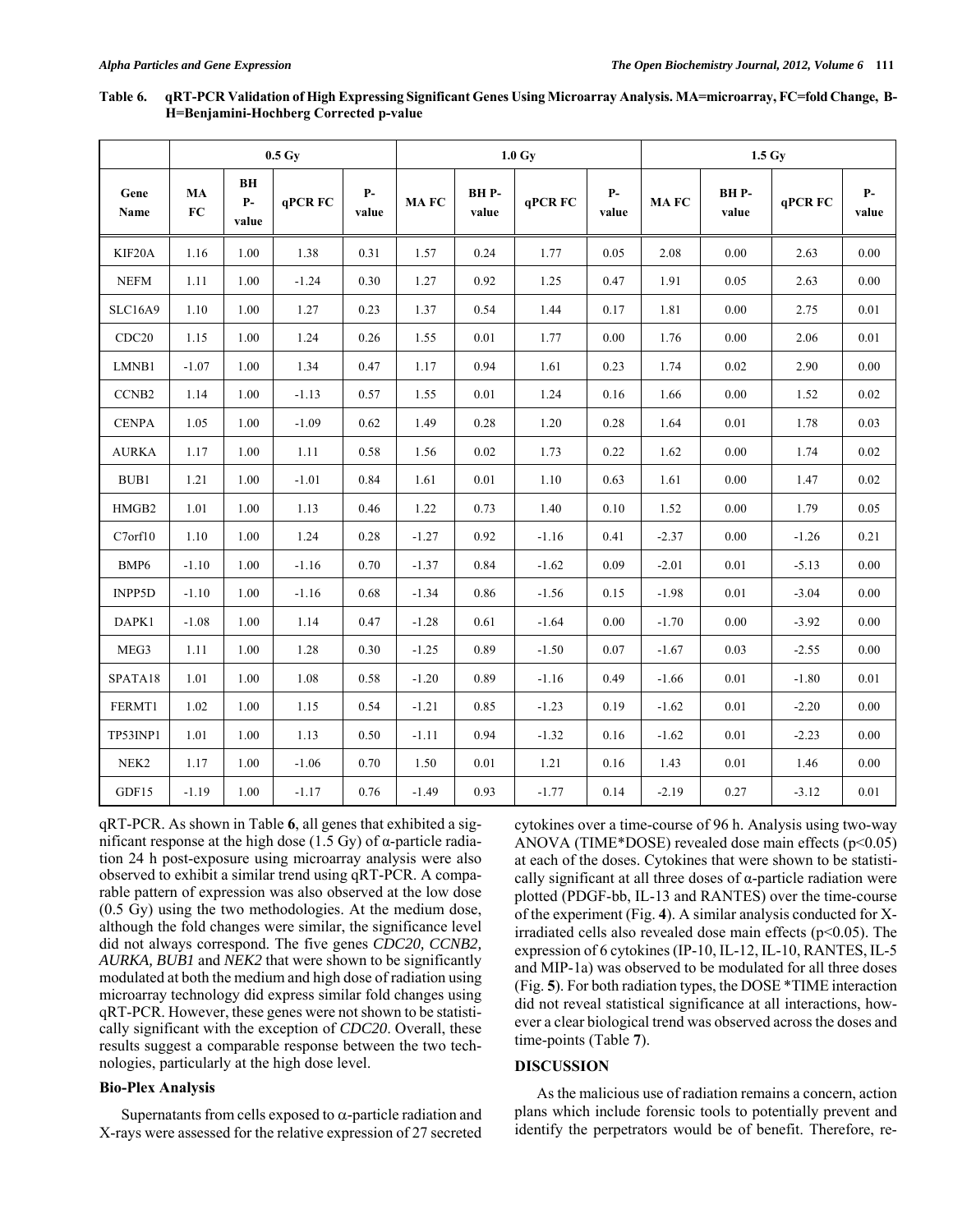search and development into these areas are needed for new and improved methods to manage and mitigate nuclear/radiological threats. In this study, microarray technology alongside secretomics was employed to assess the biological effects of  $\alpha$ -particles on dermal cells with the goal of identifying biomarkers of exposure. Gene and protein based markers could be used to create a bio-chips for identifying perpetrators that have handled special nuclear materials emitting  $\alpha$ -particles



Fig.  $(4)$ . Secretomic analysis of cell supernatants exposed to  $\alpha$ -particle radiation using Bio-Plex technology. Data are presented for cytokines that exhibited dose main effects using ANOVA.



**Fig. (5).** Secretomic analysis of cell supernatants exposed to X- radiation using Bio-Plex technology. Data are presented for cytokines that exhibited dose main effects using ANOVA. (**a**) high expression levels (**b**) moderate expression levels.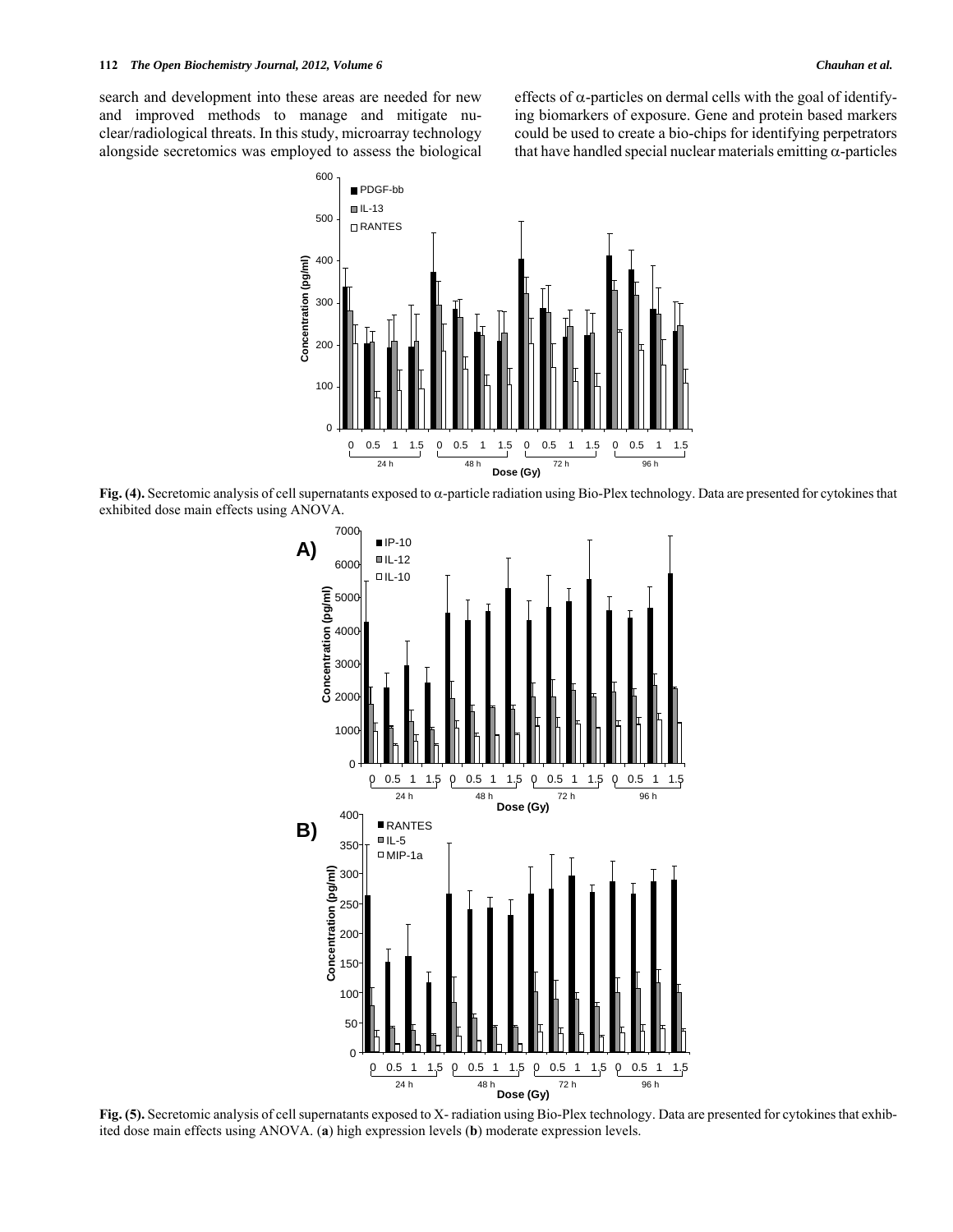|       |                   | <b>Time Interaction</b><br>(p-value) |      | <b>Dose Interaction</b><br>(p-value) |           | Time x Dose Interaction (p-value) |                  |                              |                              |                              |                            |                            |                            |                            |                            |                            |
|-------|-------------------|--------------------------------------|------|--------------------------------------|-----------|-----------------------------------|------------------|------------------------------|------------------------------|------------------------------|----------------------------|----------------------------|----------------------------|----------------------------|----------------------------|----------------------------|
|       |                   | 48 h                                 | 72 h | 96 h                                 | 0.5<br>Gv | $1.0 \text{ Gv}$                  | $1.5 \text{ Gy}$ | 48 h x<br>$0.5\,\mathrm{Gy}$ | 72 h x<br>$0.5\,\mathrm{Gy}$ | 96 h x<br>$0.5\,\mathrm{Gy}$ | 48 h x<br>$1.0 \text{ Gv}$ | 72 h x<br>$1.0 \text{ Gv}$ | 96 h x<br>$1.0 \text{ Gv}$ | 48 h x<br>$1.5 \text{ Gv}$ | 72 h x<br>$1.5 \text{ Gv}$ | 96 h x<br>$1.5 \text{ Gy}$ |
| Alpha |                   |                                      |      |                                      |           |                                   |                  |                              |                              |                              |                            |                            |                            |                            |                            |                            |
|       | PDGF-<br>bb       | 0.23                                 | 0.02 | 0.01                                 | 0.01      | 0.00                              | 0.00             | 0.27                         | 0.70                         | 0.02                         | 0.91                       | 0.31                       | 0.65                       | 0.62                       | 0.34                       | 0.38                       |
|       | $IL-13$           | 0.48                                 | 0.04 | 0.02                                 | 0.03      | 0.03                              | 0.03             | 0.13                         | 0.33                         | 0.04                         | 0.95                       | 0.81                       | 0.59                       | 0.84                       | 0.44                       | 0.65                       |
|       | <b>RANTE</b><br>S | 0.28                                 | 0.98 | 0.14                                 | 0.00      | 0.00                              | 0.00             | 0.00                         | 0.01                         | 0.00                         | 0.23                       | 0.38                       | 0.20                       | 0.23                       | 0.76                       | 0.68                       |
| X-ray |                   |                                      |      |                                      |           |                                   |                  |                              |                              |                              |                            |                            |                            |                            |                            |                            |
|       | $IL-5$            | 0.45                                 | 0.01 | 0.01                                 | 0.03      | 0.01                              | 0.00             | 0.50                         | 0.09                         | 0.00                         | 0.97                       | 0.03                       | 0.00                       | 0.54                       | 0.07                       | 0.00                       |
|       | $IL-10$           | 0.29                                 | 0.04 | 0.03                                 | 0.00      | 0.01                              | 0.00             | 0.09                         | 0.00                         | 0.00                         | 0.40                       | 0.00                       | 0.00                       | 0.02                       | 0.00                       | 0.00                       |
|       | $IL-12$           | 0.22                                 | 0.14 | 0.01                                 | 0.00      | 0.01                              | 0.00             | 0.08                         | 0.00                         | 0.00                         | 0.20                       | 0.00                       | 0.00                       | 0.02                       | 0.00                       | 0.00                       |
|       | $IP-10$           | 0.45                                 | 0.89 | 0.37                                 | 0.00      | 0.02                              | 0.00             | 0.00                         | 0.00                         | 0.00                         | 0.01                       | 0.00                       | 0.01                       | 0.00                       | 0.00                       | 0.00                       |
|       | MIP-1a            | 0.62                                 | 0.00 | 0.01                                 | 0.04      | 0.01                              | 0.01             | 0.53                         | 0.09                         | 0.00                         | 0.84                       | 0.02                       | 0.00                       | 0.59                       | 0.12                       | 0.00                       |
|       | <b>RANTE</b><br>S | 0.91                                 | 0.91 | 0.22                                 | 0.00      | 0.00                              | 0.00             | 0.00                         | 0.00                         | 0.00                         | 0.00                       | 0.00                       | 0.00                       | 0.00                       | 0.00                       | 0.00                       |

**Table 7. Statistical Significance of the Time, Dose and Time \* dose Interactions for the Cytokines which were Found to Respond in a Dose Dependant Manner. Based on an n=5 Biological Replicates** 

 The skin is the first line of defense against foreign insults, and keratinocytes serve as a barrier between the living being and its environment. These cells play a role as immunomodulaters, and are responsible for secreting inhibitory cytokines in the absence of injury, and stimulating inflammation and activating antigen-presenting cells when there is a skin infection or injury (10). This chain of events can trigger subtle changes in the micro-environment of the cells leading to transcriptional and translational modifications in gene/protein expression, all of which can be monitored and potentially act as signature biomarkers of exposure [26]. In this study, keratinocytes were targeted for an initial screening to determine if α-particle radiation could elicit changes in the gene/protein micro-environment of the cell. Specifically, an evaluation of the response was assessed for intensity, dose range of detection and the specificity through a comparative assessment using an alternate radiation type i.e X-rays. To be strong biomarkers, the gene response should be pronounced  $(>2$  fold) for detection using bio-chip technology, specific and sustained over a range of doses.

 Screening of 47 000 gene probes for differential expression at three doses of  $\alpha$ -particle radiation led to limited transcript modulations, particularly at the lower doses that were tested. The lowest dose of radiation (0.5 Gy) did not elicit changes in gene expression using stringent statistical methods. The less stringent statistical methods that did not employ the BH false discovery correction yielded some interesting gene responses. However, given that the gene responses were not expressed at the higher doses and had relatively low fold change, they may not represent ideal biomarkers. The moderate dose of radiation (1.0 Gy) caused differential expression in the levels of 5 genes, all associated with mitotic processes. These 5 genes were also shown to be expressed at the higher dose of radiation (1.5 Gy), however of the 5 genes, only CDC20 validated using alternate technology (qRT-PCR) at both doses. CDC20 was shown to be upregulated by 1.5 fold at the medium dose and 1.7 fold at the higher dose of radiation relative to the control treatment group. With such low levels of modulation, it would not lend itself to be a strong candidate biomarker. However, it is of interest that all 5 genes were associated with mitotic processes centered on TP-53 and TGFB signaling, as this implicates an important role for the mitotic checkpoint and mitosis canonical pathway for focused pathway array studies.

The highest dose of of  $\alpha$ -particle radiation (1.5 Gy) did elicit a strong gene response. Keratinocytes exposed to 1.5 Gy of α-particle radiation caused the differential expression of 67 genes relative to the control treatment group, among these genes a selected few had fold expression of 2 or higher. The canonical pathways associated with these genes were clustered around cell cycle control /chromosomal replication/p53 signaling and ATM signaling. Additionally, a number of these targets validated using alternate technology and were not expressed in X-irradiated cells. Among the upregulated genes, *KIF20A* and *NEFM* may be of interest for further validation studies and among the downregulated genes *C7orf10*, *HIST1H2BD*, *BMP6*, and *HIST1H2AC* may warrant further studies to assess if these transcripts are modulated in a temporal sequence and at higher doses of α-particle radiation.

 Secretomic analysis in the expression of 27 cytokines revealed a limited response to radiation insults. X-irradiation cells modulated the expression of 6 cytokines, IP-10, IL-12, IL-10, RANTES, IL-5 and MIP-1a. Alpha-particle irradiated cells had modulated the expression of three cytokines (PDGF-bb, IL-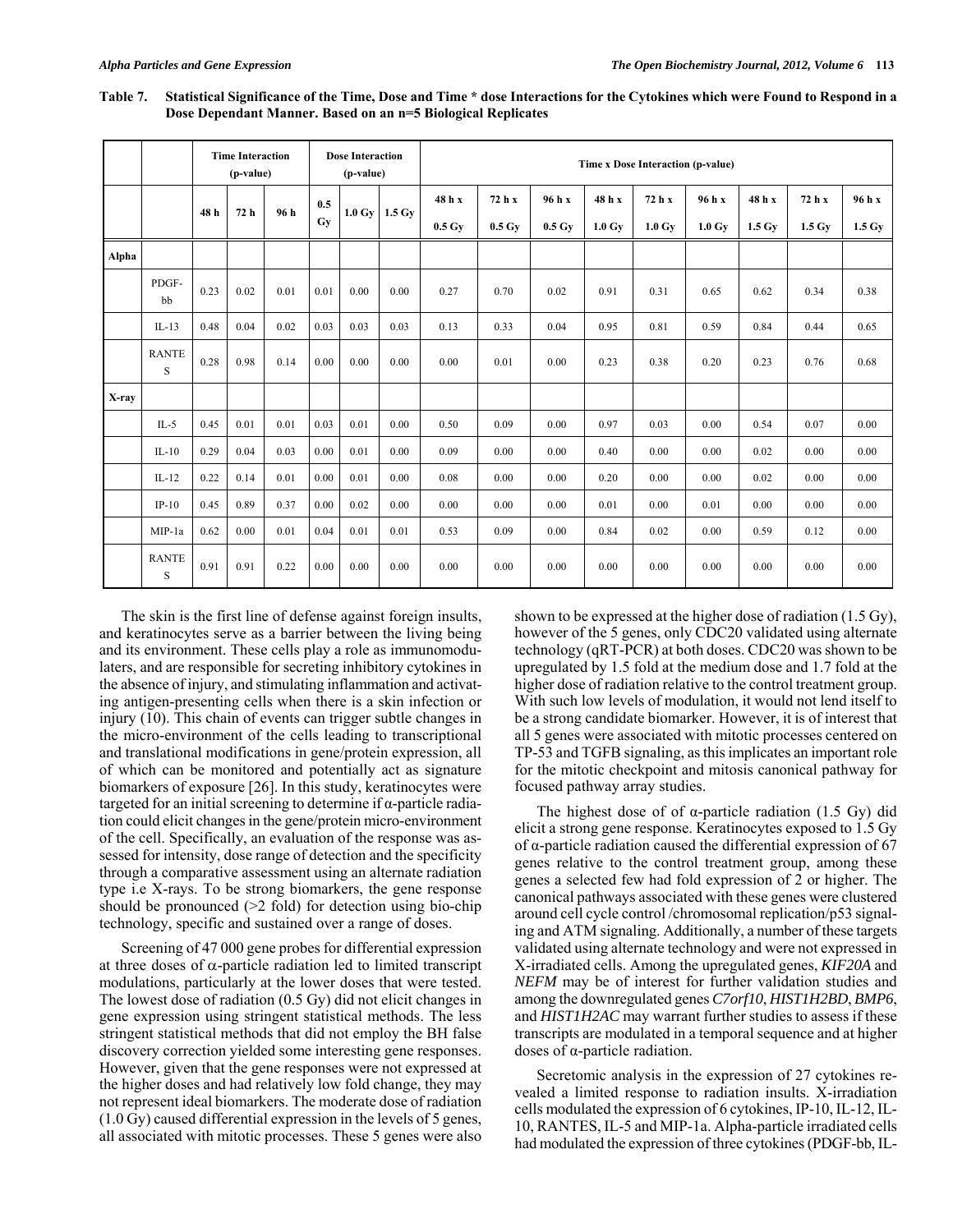13 and RANTES) over the doses examined. RANTES was commonly expressed between the two radiation types. PDGFbb and IL-13 were exclusive to  $\alpha$ -irradiated cells and expression levels of these cytokines were shown to be downregulated relative to the control treatment groups. Furthermore, this expression was sustained over a 4 day time-course. Although these cytokines may be of interest, given their decrease expression levels they may not lend themselves to being strong biomarkers of radiation exposure. The overall limited response in pro- and anti-inflammatory cytokine secretion implies that keratinocytes may not be strong expressors of these types of cytokines. For future studies, other sub-sets of secretory proteins may be assessed for differential expression.

#### **CONCLUSION**

 In conclusion, an initial screening using secretomic/ genomic technology of skin cells exposed to  $\alpha$ -particles resulted in a limited response. The responding genes were clustered around pathways related to cell cycle control with TP-53 and TGF signalling. One gene, *CDC20*, was shown to be unique to  $\alpha$ -particle irradiated cells and was validated to be doseresponsive. Several genes were differentially expressed at only the high dose of radiation; of particular interest are those transcripts with 2 fold regulation *(KIF20A*, *NEFM*, *C7orf10*, *HIST1H2BD*, *BMP6*, and *HIST1H2AC*). While gene-based profiling of the skin yielded differential regulation results, further validations of these responses should be conducted to determine their specificity and robustness. Secretomic analysis using Bio-plex technology also resulted in a limited number of responding cytokines. Although skin is a likely place of contamination, blood may also serve as a useful biological end-point for assay. Some  $\alpha$ -particle emitting isotopes have been shown to clear from the lung to the blood in a short amount of time, and isotopes can also enter circulation through a compromised dermal layer or wounds. Future studies will explore other endpoints including focused pathway array profiling and metabolomics using blood drawn from healthy individuals

## **CONFLICT OF INTEREST**

 The authors confirm that this article content has no conflicts of interest.

#### **ACKNOWLEDGEMENTS**

 This work was supported by the Canadian Centre for Security Studies and funding was provided by the Chemical, Biological, Radiological-Nuclear, and Explosives (CBRNE) Research and Technology Initiative (CRTI). The authors wish to thank Ms. Kate Daniel for her technical expertise and assistance with the cytokine assays and analysis.

### **ABBREVIATIONS**

| $^{241}$ Am        | $=$ | Americium                            |
|--------------------|-----|--------------------------------------|
| $^{210}P_{\Omega}$ | $=$ | Polonium.                            |
| FC                 | $=$ | Fold Change                          |
| BH                 |     | Benjamini-Hochberg corrected p-value |

| <b>MD</b>     | =   | Mylar Based Plastic Dishes                                          |
|---------------|-----|---------------------------------------------------------------------|
| <b>FBS</b>    | $=$ | <b>Fetal Bovine Serum</b>                                           |
| TBS           | $=$ | Triphosphate Buffered Saline                                        |
| <b>PBS</b>    | $=$ | Phosphate Buffered Saline                                           |
| qPCR          | $=$ | Quantitative Real Time Polymerase Chain<br>Reaction                 |
| CT            | $=$ | Comparative Threshold                                               |
| <b>DCT</b>    | $=$ | Delta CT                                                            |
| <b>FDR</b>    | $=$ | False Discovery Rate                                                |
| <b>IPA</b>    | $=$ | <b>Ingenuity Pathway Analysis</b>                                   |
| PA            | $=$ | pathway analysis                                                    |
| Н.            | $=$ | interleukin                                                         |
| FGF           | $=$ | fibroblast growth factor                                            |
| G-CSF         | $=$ | Granulocyte-Colony Stimulating Factor                               |
| $GM-CSF =$    |     | granulocyte/macrophage colony-stimulating<br>factor                 |
| IFN- $\gamma$ | $=$ | interferon- $\gamma$                                                |
| $IP-10$       | $=$ | interferon gamma-induced protein 10 KDa                             |
| $MCP-1$       | $=$ | monocyte chemotactic protein-1                                      |
| <b>MIP</b>    | $=$ | la macrophage inflammatory protein                                  |
| <b>PDGF</b>   | $=$ | bb platelet derived growth factor                                   |
| $RANTES =$    |     | regulated upon activation, normal T-cell<br>expressed, and secreted |
| TNF- $\alpha$ | $=$ | tumor necrosis factor- $\alpha$                                     |
| <b>TGFB</b>   | $=$ | transforming growth factor-beta                                     |
| <b>VEGF</b>   | $=$ | vascular endothelial growth factor                                  |
| <b>LIMMA</b>  | $=$ | linear models for microarray data                                   |

#### **REFERENCES**

- [1] Paul, S.; Amundson, S. A. Development of gene expression signatures for practical radiation biodosimetry. *Int. J. Radiat. Oncol. Biol. Phys.,* **2008**, *71*, 1236-1244
- [2] Amundson, S. A.; Bittner, M.; Fornace, A. J., Jr. Functional genomics as a window on radiation stress signaling. *Oncogene*, **2003**, *22*, 5828- 5833
- [3] Ivanov, V. N.; Zhou, H.; Ghandhi, S. A.; Karasic, T. B.; Yaghoubian, B.; Amundson, S. A.; Hei, T. K. Radiation-induced bystander signaling pathways in human fibroblasts: a role for interleukin-33 in the signal transmission. *Cell Signal*., **2010**, *22*, 1076-1087
- [4] Templin, T.; Paul, S.; Amundson, S. A.; Young, E. F.; Barker, C. A.; Wolden, S. L.; Smilenov, L. B. Radiation-induced micro-RNA expression changes in peripheral blood cells of radiotherapy patients. *Int. J. Radiat. Oncol. Biol. Phys*., **2011**, *80*, 549-557
- [5] Templin, T.; Amundson, S. A.; Brenner, D. J.; Smilenov, L. B. Whole mouse blood microRNA as biomarkers for exposure to γ-rays and (56)Fe ion. *Int. J. Radiat. Biol*., **2011**, *87*, 653-662.
- [6] Brengues, M.; Paap, B.; Bittner, M.; Amundson, S.; Seligmann, B.; Korn, R.; Lenigk, R.; Zenhausern, F. Biodosimetry on small blood volume using gene expression assay. *Health Phys.,* **2010**, *98*, 179-185
- [7] Ferguson, C.; Potter, W. The Four Faces of Nuclear Terrorism. Center for Nonproliferation Studies, Monterey, CA. Routledge: NY, **2004**, p. 263